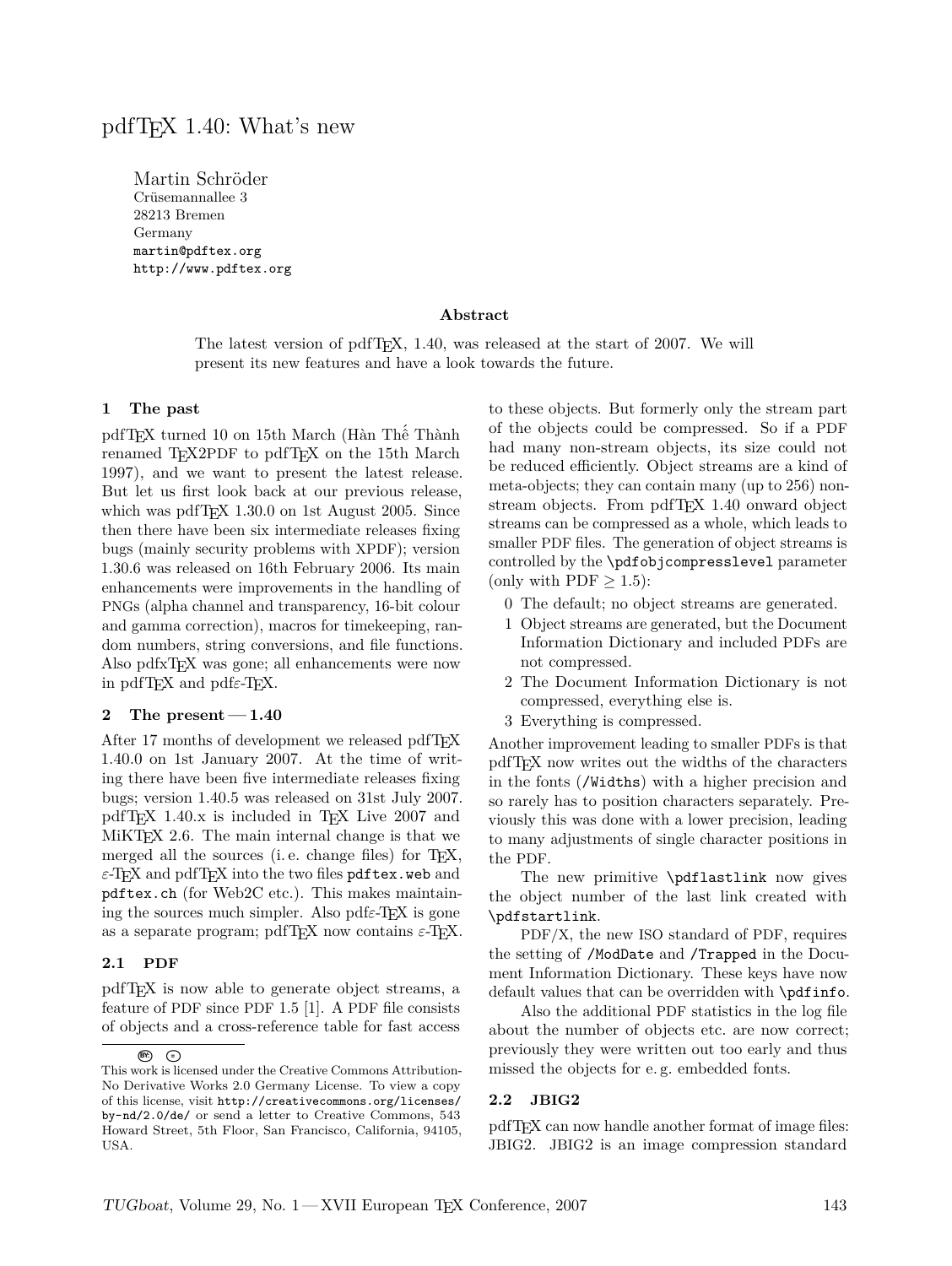for binary images, developed by the Joint Bilevel Image Experts Group (which is also responsible for the JPEG standard). It is suitable for both lossless and lossy compression. According to a press release from the Group, in its lossless mode JBIG2 typically generates files from 3 to 5 times smaller than Fax Group 4. PDF supports JBIG2 since PDF 1.4, but previously there were no free encoding programs for JBIG2, only decoding programs, so the OSS world was unable to generate JBIG2 files. This changed in 2006 when Google sponsored the development of a free encoding program (jbig2enc). pdfTEX (and LATEX with a recent pdftex.def) support JBIG2 files with .jbig2 or .jb2 suffixes.

## **2.3 Colour stacks**

Colour in pdfLATEX has an old problem: If you have different colours on the page and in the footnotes, you'll probably get the wrong colour after a page break. The pdfcolmk package tried to fix this, but it was a kludge. To fix this, pdfTEX 1.40 introduces support for colour stacks; LAT<sub>F</sub>X gets this through pdftex.def and some packages (e. g. pdfcolfoot). Colour stacks are handled with these commands:

- *•* \pdfcolorstackinit [page] initializes a colour stack and expands to the number of the stack. With page you get a stack that is reset at the start of every page.
- $\boldsymbol{\delta}$  \pdfcolorstack *{stack number}* push  $\{\langle colour \rangle\}$ saves the  $\langle colour \rangle$  on the stack and outputs it.
- *\pdfcolorstack*  $\langle stack\ number\rangle$  *pop* removes the topmost colour from the stack and sets the now topmost value.
- \pdfcolorstack *(stack number)* current gets the topmost colour from the stack and sets it, but doesn't change the stack.
- $\boldsymbol{\delta}$  \pdfcolorstack *{stack number}* set  $\{\langle colour \rangle\}$ sets the topmost colour of the stack, but doesn't change the rest of the stack.

## **2.4 Transformation matrices**

PDF (like PostScript) uses transformation matrices for positioning objects. Before pdfT<sub>E</sub>X 1.40, matrix changes were done and hidden inside \pdfliteral nodes, but pdfTEX doesn't parse the argument of \pdfliteral and so does not know the new settings of the transform matrix, which might conflict with pdfT $FX$ 's use of the matrix. pdfT $FX$  1.40 adds new primitives to save pdfTEX from parsing \pdfliteral's argument and to notify pdfTEX about matrix changes for use in calculating link and anchor positions.

- \pdfsetmatrix{ $\langle a \rangle \langle b \rangle \langle c \rangle \langle d \rangle$ } is the equivalent of  $\partial f$  is the equivalent of  $\partial f$  $0 \text{ } 0 \text{ } cm$
- *•* \pdfsave is the equivalent of \pdfliteral{q}
- *•* \pdfrestore
	- is the equivalent of  $\pdfliteral{Q}$

Some remarks:

- TEX already supports translations, thus the matrix is limited to four values, for scaling and rotating.
- *•* There are some restrictions about \pdfsave and \pdfrestore:
	- **–** They must be properly nested.
	- **–** A pair must start and end in the same group at the same level.
	- **–** A pair must start and end at the same position.

Happily these restrictions are satisfied by the graphics package.

The latest pdftex.def uses these primitives.

## **2.5 General enhancements**

- pdfT<sub>EX</sub> now offers limited support for namespaces:
	- **–** \pdfprimitive*hTEX-primitivei* executes the original  $\langle TFX\text{-}primitive\rangle$ , even if its definition has changed. Thus

## \let\relax\undefined \pdfprimitive\relax

works and doesn't give an error.

- $-$  \ifpdfprimitive $\langle T_F X \text{-}primitive \rangle$  is true if  $\langle T_F X \text{-}primitive \rangle$  still has its original meaning.
- *•* \ifpdfabsnum and \ifpdfabsdim are like \ifnum and \ifdim, but don't care about signs.
- The memory areas for PDF objects (obj\_tab) and names (dest\_names) now grow dynamically as needed, making corresponding settings in texmf.cnf obsolete.
- *•* \pdfsavepos now also works in DVI mode.
- *•* The resolution of PK files is now read from texmf.cnf if it hasn't already been set in the format or document.
- In almost all cases of fatal pdfT<sub>E</sub>X errors (i.e. if the resulting PDF would have been invalid anyway) no PDF is generated.
- *•* The format of warnings and error messages has been revised and unified.